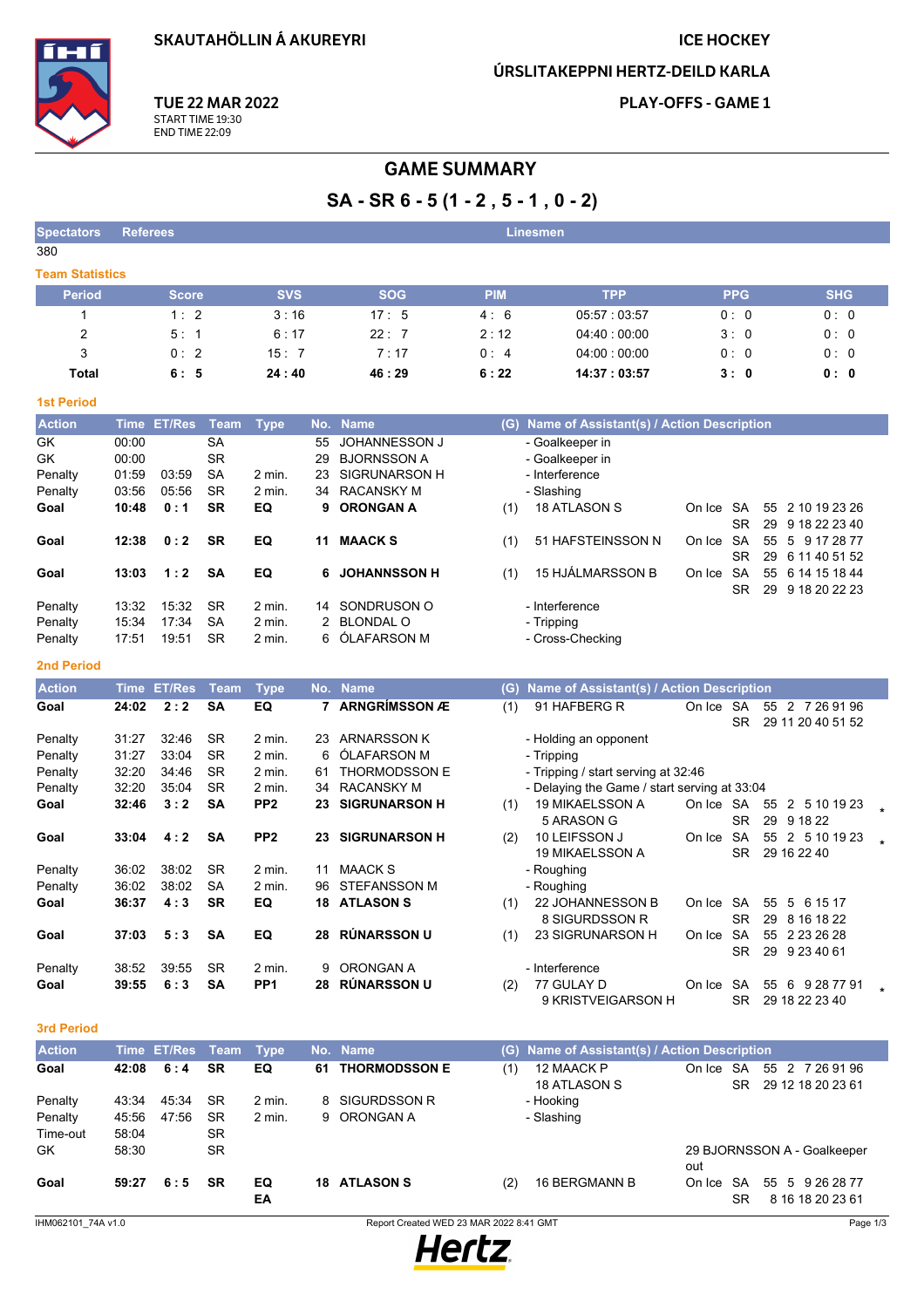# **SKAUTAHÖLLIN Á AKUREYRI**

**TUE 22 MAR 2022** 

START TIME 19:30<br>END TIME 22:09

# **ICE HOCKEY**

ÚRSLITAKEPPNI HERTZ-DEILD KARLA

## **PLAY-OFFS - GAME 1**

#### Time ET/Res Team Type No. Name (G) Name of Assistant(s) / Action Description **Action**  $GK$ 60:00  $\overline{\text{SA}}$ 55 JOHANNESSON J - Goalkeeper out

## **Goalkeeper Records**

| Team : SA - SA          |            |            | Team : SR - SR |                    |            |            |            |  |  |
|-------------------------|------------|------------|----------------|--------------------|------------|------------|------------|--|--|
| l No. Name              | <b>SOG</b> | <b>SVS</b> | <b>MIP</b>     | l No. Name         | <b>SOG</b> | <b>SVS</b> | <b>MIP</b> |  |  |
| 55 JOHANNESSON Jakob    | 29         | 24         | 60:00          | 29 BJORNSSON Aevar | 46         | 40         | 58:30      |  |  |
| 35 STEINGRIMSSON Robert |            |            |                | BECK Aron          |            |            |            |  |  |

#### **Game Statistics**

| Team: SA (Red) |                             |                |              |                |                |                |                      |              |                |             |
|----------------|-----------------------------|----------------|--------------|----------------|----------------|----------------|----------------------|--------------|----------------|-------------|
|                | Head Coach: LEHTINEN Sami   |                |              |                |                |                | <b>Shots on Goal</b> |              |                |             |
| No. Pos.       | <b>Name</b>                 | G              | $\mathbf{A}$ | <b>PTS</b>     | <b>PIM</b>     |                | $\overline{2}$       | 3            | <b>TS</b>      | $+/-$       |
| 2 D            | <b>BLONDAL Orri</b>         | $\mathbf{0}$   | 0            | 0              | $\overline{2}$ | $\overline{2}$ | 3                    | 0            | 5              | 0           |
| 10 F           | LEIFSSON Johann +A          | 0              |              |                | 0              |                |                      | $\Omega$     | 2              | $-1$        |
| 19 F           | MIKAELSSON Andri +C         | 0              | 2            | $\overline{2}$ | 0              |                | 0                    |              | $\overline{2}$ | $-1$        |
| 23 F           | <b>SIGRUNARSON Hafthor</b>  | 2              |              | 3              | $\overline{c}$ |                | $\mathbf 2$          |              | 4              | $\mathbf 0$ |
| 26 D           | <b>SKULASON Andri</b>       | $\Omega$       | 0            | $\Omega$       | $\Omega$       | $\Omega$       | $\mathbf{0}$         | $\mathbf{0}$ | $\Omega$       | $-1$        |
| 5 D            | <b>ARASON Gunnar</b>        | 0              |              |                | 0              | 3              | 2                    |              | 6              | $-3$        |
| 9 F            | KRISTVEIGARSON Heidar +A    | 0              | 1            | 1              | 0              | 0              | 3                    |              | 4              | $-2$        |
| 17 D           | <b>SKULASON Halldor</b>     | 0              | $\mathbf 0$  | $\mathbf 0$    | 0              | $\overline{2}$ | $\mathbf{1}$         | 0            | 3              | $-2$        |
| 28 F           | <b>RÚNARSSON Unnar</b>      | $\overline{2}$ | 0            | $\overline{2}$ | $\mathbf 0$    | 3              | 3                    | 0            | 6              | $-1$        |
| 77 F           | <b>GULAY Derric</b>         | $\Omega$       | 1            | 1              | $\Omega$       | $\Omega$       | $\mathbf{1}$         | 1            | $\overline{2}$ | $-2$        |
| 6 F            | <b>JOHANNSSON Heidar</b>    |                | 0            |                | 0              | 2              | 1                    | 0            | 3              | 0           |
| 14 F           | <b>BJORGVINSSON Ólafur</b>  | 0              | $\mathbf 0$  | $\mathbf 0$    | 0              | 0              | 0                    | 0            | $\Omega$       | $+1$        |
| 15 F           | <b>HJÁLMARSSON Baltasar</b> | $\Omega$       | 1            | 1              | $\mathbf 0$    | $\mathbf 0$    | 0                    | 0            | $\Omega$       | 0           |
| 18 D           | JONSSON Ormur +C            | 0              | 0            | 0              | 0              | 0              | 0                    | 0            | 0              | $+1$        |
| 44 F           | <b>GRANT Einar</b>          | 0              | $\mathbf 0$  | $\Omega$       | $\Omega$       | 1              | $\mathbf 0$          | 1            | $\overline{2}$ | $+1$        |
| 3 D            | <b>AGUSTSSON Bergthor</b>   | 0              | 0            | 0              | 0              | 0              | 0                    | 0            | 0              | 0           |
| 7 F            | ARNGRÍMSSON Ævar            |                | 0            | 1              | 0              | 1              | $\mathbf{1}$         | $\Omega$     | $\overline{2}$ | 0           |
| 11 D           | <b>SIGURDSSON Petur</b>     | 0              | $\mathbf 0$  | $\Omega$       | $\mathbf 0$    | $\mathbf 0$    | $\mathbf 0$          | 0            | $\mathbf 0$    | 0           |
| 91 D           | <b>HAFBERG Robert</b>       | 0              | 1            | 1              | 0              | $\mathbf 0$    | 3                    | $\mathbf{1}$ | 4              | 0           |
| 96 F           | <b>STEFANSSON Matthias</b>  | $\Omega$       | $\mathbf 0$  | $\Omega$       | $\overline{2}$ | $\mathbf{0}$   | $\mathbf{1}$         | $\Omega$     | $\mathbf{1}$   | $\mathbf 0$ |
| 115 F          | <b>MARK Skot</b>            | $\mathbf 0$    | $\mathbf 0$  | 0              | $\mathbf 0$    | $\mathbf 0$    | 0                    | $\mathbf 0$  | 0              | 0           |
| 35 GK          | <b>STEINGRIMSSON Robert</b> | 0              | 0            | 0              | 0              | 0              | 0                    | 0            | 0              |             |
| 55 GK          | <b>JOHANNESSON Jakob</b>    | 0              | $\mathbf 0$  | $\Omega$       | 0              | 0              | $\mathbf 0$          | 0            | $\mathbf 0$    |             |
| Total          |                             | 6              | 9            | 15             | 6              | 17             | 22                   | 7            | 46             |             |

| Team: SR (Blue)    |                                 |             |             |            |                |          |                      |   |           |       |
|--------------------|---------------------------------|-------------|-------------|------------|----------------|----------|----------------------|---|-----------|-------|
| <b>Head Coach:</b> | Thoroddsen Gunnlaugur           |             |             |            |                |          | <b>Shots on Goal</b> |   |           |       |
| No. Pos.           | <b>Name</b>                     | G           | A           | <b>PTS</b> | <b>PIM</b>     |          | $\overline{2}$       | 3 | <b>TS</b> | $+/-$ |
| 12 <sub>D</sub>    | <b>MAACK Petur</b>              | 0           |             |            | 0              | $\Omega$ | $\Omega$             |   |           | $+1$  |
| 18 F               | <b>ATLASON Solvi</b>            |             |             |            | 0              | 0        | 3                    |   | 5         | $+3$  |
| 22 D               | JOHANNESSON Bjarki +C           |             |             |            | 0              |          | 0                    | 3 | 4         | $+1$  |
| 23 F               | <b>ARNARSSON Kari</b>           | 0           | 0           | 0          | 2              | 0        | 0                    | 3 | 3         | $+1$  |
| 40 F               | <b>EGGERTSSON Thorgils</b>      | $\mathbf 0$ | $\mathbf 0$ | $\Omega$   | $\mathbf 0$    | 0        | 0                    | 0 | 0         | 0     |
| 9 F                | <b>ORONGAN Axel</b>             |             | 0           |            | 4              |          |                      |   | 3         | -1    |
| 14 D               | SONDRUSON Omar                  | 0           | 0           | 0          | 2              | 0        | 0                    | 0 |           | 0     |
| 34 F               | <b>RACANSKY Miloslav</b>        |             | 0           | 0          | 4              |          | 0                    |   |           | 0     |
| F<br>51            | <b>HAFSTEINSSON Niels</b>       |             |             |            | 0              | 0        | 2                    |   | 3         | 0     |
| 52 F               | <b>THORSTEINSSON Gunnlaugur</b> | 0           | 0           | $\Omega$   | $\mathbf 0$    | 0        | 0                    | 0 | 0         | 0     |
| 6 D                | ÓLAFARSON Markús                | 0           | 0           | 0          | 4              | 0        | 0                    | 0 | 0         | $+1$  |
| 8 F                | <b>SIGURDSSON Robbie</b>        | 0           |             |            | 2              |          | 0                    | 3 | 4         | $+2$  |
| D<br>11            | <b>MAACK Styrmir</b>            |             | 0           |            | 2              |          | 0                    |   | 2         | 0     |
| 16 F               | <b>BERGMANN Brynjar</b>         |             |             |            | 0              | 0        |                      |   | 2         | $+2$  |
| F<br>61            | <b>THORMODSSON Eqill</b>        |             | $\mathbf 0$ |            | $\overline{2}$ | 0        | 0                    |   |           | $+1$  |
| 7 D                | <b>OLGEIRSSON Benedikt</b>      | 0           | 0           | 0          | 0              | 0        | 0                    | 0 | 0         | 0     |